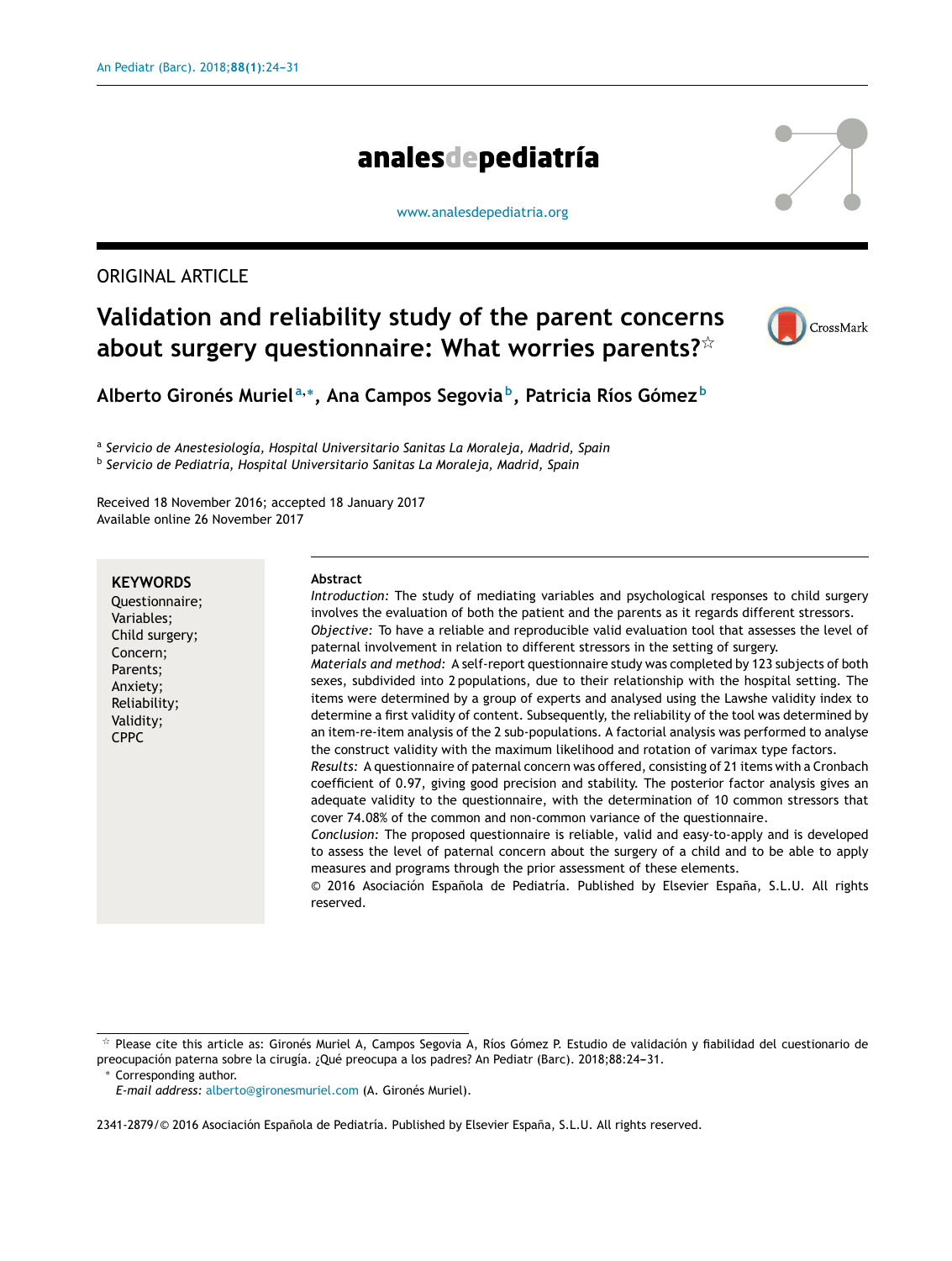#### **PALABRAS CLAVE**

Cuestionario; Variables; Cirugía infantil; Preocupación; Padres; Ansiedad paterna; Fiabilidad; Validez; CPPC

## **Estudio de validación y fiabilidad del cuestionario de preocupación paterna sobre la cirugía. ¿Qué preocupa a los padres?**

#### **Resumen**

*Introducción:* El estudio de las variables mediadoras y las respuestas psicológicas ante la cirugía infantil conlleva la evaluación tanto del paciente como de sus padres frente a los distintos elementos estresantes.

*Objetivo:* Contar con un instrumento de evaluación válido, fiable y reproducible que valore el grado de afectación paterno frente a distintos elementos estresantes en el entorno de una cirugía.

*Material y método:* Se realizó un estudio mediante un autocuestionario a 123 sujetos de ambos sexos subdivididos en 2 poblaciones por su relación con el ámbito hospitalario. Los ítems fueron determinados por un grupo de expertos y analizados mediante el índice de validez de Lawshe para determinar una primera validez de contenido. Posteriormente, se determinó la fiabilidad del instrumento mediante un análisis ítem-reítem de las 2 subpoblaciones. Para analizar la validez del constructo se realizó un análisis factorial con el método de máxima verosimilitud y rotación de factores tipo varimax.

*Resultados:* Se ofrece un cuestionario de preocupación paterna formado por 21 ítems con un coeficiente de Cronbach de 0,97, lo que le da una buena precisión y estabilidad. El análisis factorial posterior otorga una adecuada validez al cuestionario, con la determinación de 10 factores estresantes comunes que engloban al 74,08% de la varianza común y no común del cuestionario.

*Conclusión:* El cuestionario propuesto es un instrumento fiable, válido y de fácil aplicación, desarrollado para valorar el nivel de preocupación paterna frente a la cirugía de un hijo y aplicar medidas y programas mediante la valoración previa de dichos elementos.

© 2016 Asociación Española de Pediatría. Publicado por Elsevier España, S.L.U. Todos los derechos reservados.

## **Introduction**

The study of psychological responses to surgery in children and their mediator variables involves the assessment of paediatric patients as well as their parents in relation to the different stressors at play. Several authors have proposed a series of objectives for an assessment of these characteristics.

- 1. Establish how a child feels about and reacts to the experience of surgery.
- 2. Establish how parents and individuals accompanying the child perceive and feel about surgery.
- 3. Analyse the parent-child relationship in the perioperative period.
- 4. Plan a psychological preparation program based on the obtained data, individual needs and resources available in the specific hospital. Thus, Jay et al. already recommended the assessment of certain clinical variables as a first step to decide on the preparation programme most suitable for each facility.

The availability of pre-surgical assessment tools that are reliable, valid, feasible and allow making comparisons would be helpful in achieving efficacious and efficient results. At present, the evaluation of paediatric surgical patients is carried out through a few tools that were developed and validated appropriately. However, there is no tool to specifically assess parental levels of anxiety or stress in relation to surgical intervention in children, as anxiety is

assessed with general tools that were not developed or val-idated for populations of these particular characteristics.<sup>[1](#page-7-0)</sup>

The aim of this study was to develop and test a questionnaire to identify the events that most worry the parents of children facing surgery in order to have a valid and reliable tool to help design suitable programmes for psychological preparation for surgery adapted to the particular circumstances of each facility.

# **Method**

### **Description of the instrument**

The original version of the Questionnaire on Parental Concerns regarding Surgery (QPCS) included the main stressors for parents related to surgery in a child based on the scientific literature and our professional experience. [Table](#page-2-0) 1 presents the wording of the 37 original questionnaire items addressing different elements that may be associated to parental concerns regarding a future surgery in a child. These items address different aspects, such as those related to the underlying disease requiring surgery, those related to the surgery itself and its outcomes, issues related to the hospital environment and lastly personal issues concerning the parental role. These issues were presented in the form of a self-administered questionnaire that assessed the degree of concern associated with each item.

The degree of concern was self-reported on a 5-level Likert scale going from 1 (not worried) to 5 (very worried).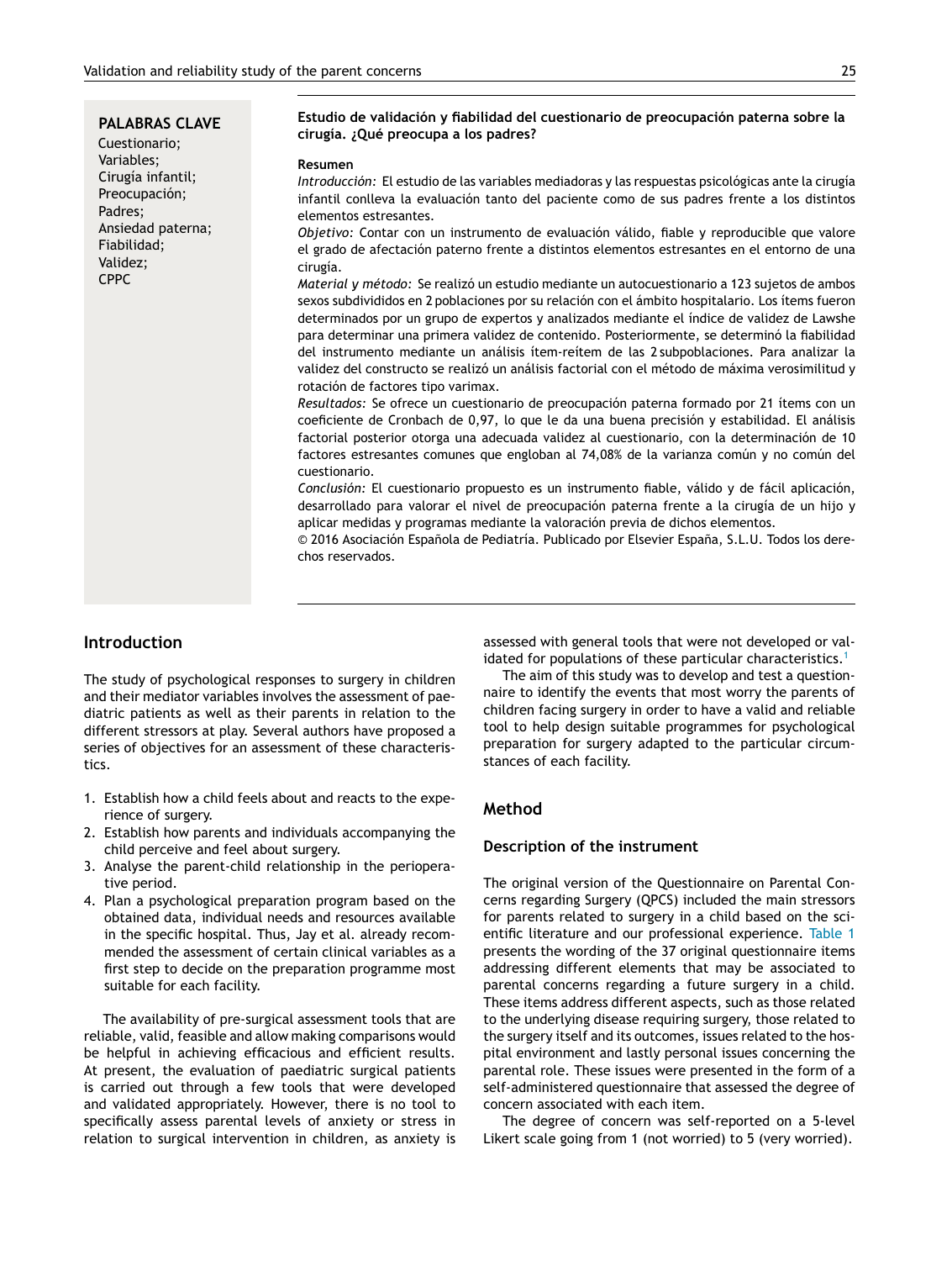<span id="page-2-0"></span>**Table 1** Wording of the 37 items of the original questionnaire. Concern percentages and content validity index.

| Item                                                                                                           | <b>CVI</b> | Lawshe % of experts that % of health care<br>considered the<br>item important | workers that<br>considered the<br>item important | % of non-health<br>care workers<br>that considered<br>the item<br>important |
|----------------------------------------------------------------------------------------------------------------|------------|-------------------------------------------------------------------------------|--------------------------------------------------|-----------------------------------------------------------------------------|
| 1. Concern about how long the process will last until the<br>child heals                                       | 0.4        | 70                                                                            | 74                                               | 85                                                                          |
| 2. Concern about the severity of disease                                                                       | 0.8        | 90                                                                            | 88                                               | 96                                                                          |
| 3. Concern about knowing or not knowing alternatives to<br>surgery or alternative approaches to a cure         | 0.4        | 70                                                                            | 49                                               | 74                                                                          |
| 4. Concern about having fully understood what the<br>physician has conveyed about the child's disease          | 0.6        | 80                                                                            | 61                                               | 75                                                                          |
| 5. Concerned about the symptoms the child will<br>experience (fever, nausea)                                   | 0.6        | 80                                                                            | 74                                               | 78                                                                          |
| 6. Concerned about the pain the child will experience                                                          | 0.8        | 90                                                                            | 79                                               | 91                                                                          |
| 7. Concern about potential psychological sequelae in<br>the child (nightmares, fears, phobias)                 | $-0.4$     | 30                                                                            | 51                                               | 88                                                                          |
| 8. Concern about the discomfort the child may<br>experience (lack of appetite, insomnia)                       | $-0.2$     | 40                                                                            | 49                                               | 75                                                                          |
| 9. Concern about the post-operative diet                                                                       | $-0.2$     | 40                                                                            | 47                                               | 37                                                                          |
| 10. Concern about how long it will take the child to<br>recover and resume a normal lifestyle                  | 0.4        | 70                                                                            | 75                                               | 71                                                                          |
| 11. Concern about the scars the child will have                                                                | 0          | 50                                                                            | 58                                               | 53                                                                          |
| 12. Concern about potential behavioural changes<br>(tantrums, aggressive behaviours)                           | $-0.6$     | 20                                                                            | 42                                               | 75                                                                          |
| 13. Concern about surgical complications                                                                       |            |                                                                               | 96                                               | 0                                                                           |
| 14. Concern about the risks of surgery                                                                         | 0.8        | 90                                                                            | 93                                               | 97                                                                          |
| 15. Concern about the risks of anaesthesia                                                                     | 0.8        | 90                                                                            | 93                                               | 94                                                                          |
| 16. Concern about the child waking mid-surgery                                                                 | $-0.4$     | 30                                                                            | 60                                               | 71                                                                          |
| 17. Concern about the possibility that serious<br>complications result in the child's death                    | 0.4        | 70                                                                            | 86                                               | 97                                                                          |
| 18. Parental concern about how to appropriately behave<br>towards the child                                    | $-0.4$     | 30                                                                            | 53                                               | $\mathbf 0$                                                                 |
| 19. Concern about pricks or jabs experienced by the<br>child                                                   | $-0.4$     | 30                                                                            | 51                                               | 47                                                                          |
| 20. Concern about the procedure that will be used to<br>anesthetise the child                                  | 0.4        | 70                                                                            | 79                                               | 68                                                                          |
| 21. Concern about the procedure that will be used to<br>operate on the child                                   | 0.2        | 60                                                                            | 77                                               | 81                                                                          |
| 22. Concern about what the child will see and how it<br>will affect the child (blood, needles, scalpels)       | $-0.4$     | 30                                                                            | 33                                               | 51                                                                          |
| 23. Concern about who will accompany the child when<br>the parents leave the child                             | 0          | 50                                                                            | 68                                               | 72                                                                          |
| 24. Concern about the scarcity of the information<br>received during the surgery                               | 0.4        | 70                                                                            | 72                                               | 76                                                                          |
| 25. Concern about the child being alone throughout the<br>surgical process                                     | $-0.4$     | 30                                                                            | 60                                               | 74                                                                          |
| 26. Concern about the state of the facilities (room,<br>operating theatre)                                     | $-0.6$     | 20                                                                            | 23                                               | 47                                                                          |
| 27. Concern about whether the facilities are appropriate<br>for the child's age (is it a children's hospital?) | $-0.4$     | 30                                                                            | 35                                               | 53                                                                          |
| 28. Concern about wait times before and during surgery                                                         | $-0.2$     | 40                                                                            | 56                                               | 59                                                                          |
| 29. Concern about the clothing of professionals caring<br>for the child                                        | $-0.6$     | 20                                                                            | 0                                                | 22                                                                          |
| 30. Concern about the design of the facility (modern,<br>functional)                                           | $-0.6$     | 20                                                                            | 5                                                | 24                                                                          |
| 31. Concern about the competence or qualifications of<br>the physicians managing the child                     | 0.8        | 90                                                                            | 81                                               | 91                                                                          |
| 32. Concern about the competence of the nursing and<br>housekeeping staff caring for the child                 | 0.4        | 70                                                                            | 63                                               | 90                                                                          |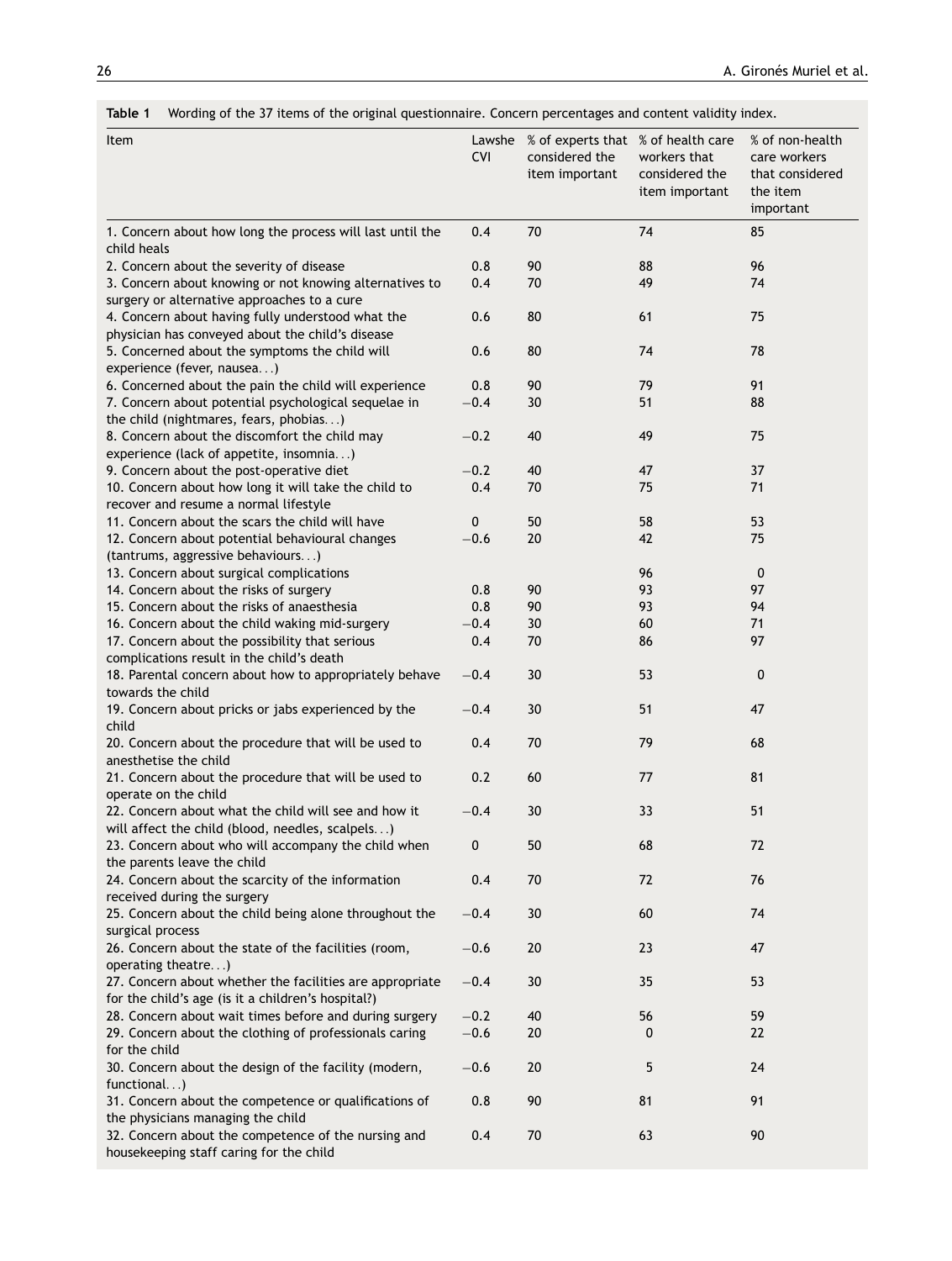| Table 1<br>(Continued)                                                                                              |                      |                                                       |                                                                      |                                                                             |
|---------------------------------------------------------------------------------------------------------------------|----------------------|-------------------------------------------------------|----------------------------------------------------------------------|-----------------------------------------------------------------------------|
| <b>Item</b>                                                                                                         | Lawshe<br><b>CVI</b> | % of experts that<br>considered the<br>item important | % of health care<br>workers that<br>considered the<br>item important | % of non-health<br>care workers<br>that considered<br>the item<br>important |
| 33. Concern about the compassion and empathy<br>exhibited by hospital staff in their interactions with the<br>child | 0.4                  | 70                                                    | 70                                                                   | 68                                                                          |
| 34. Concern about parental nervousness or anxiety                                                                   | 0                    | 50                                                    | 67                                                                   | 53                                                                          |
| 35. Concern regarding adequate adherence to the<br>directions given by the physician                                | 0.2                  | 60                                                    | 47                                                                   | 62                                                                          |
| 36. Concern about how act appropriately with the child<br>throughout the surgery process                            | 0                    | 50                                                    | 56                                                                   | 68                                                                          |
| 37. Concern about how surgery will affect everyday life<br>routines                                                 |                      |                                                       | 60                                                                   | 18                                                                          |

Thus, the possible total score for the 37 items of the original questionnaire ranged between 37 and 185 points.

## **Sample and procedure**

We randomly selected a sample of 123 adults of both sexes, none of who had a recent experience with surgery, either personally or in a child. [Table](#page-4-0) 2 presents the sample distribution. Of all the participants, 74.8% were female and 78.05% had children. All were provided with a questionnaire with a series of items that they were asked to complete and submit anonymously. All respondents resided in the Madrid metropolitan area (Spain). The time spent completing the questionnaire ranged from 1.5 to 5 min.

#### **Psychometric analysis**

We performed the psychometric analysis using R Commander version [2](#page-7-0).2-1, $^2$  an interface for the R free software for Mac OS GUI.[3](#page-7-0)

In a first stage, to achieve adequate content validity, we distributed the original 36-item questionnaire to a group of physicians expert at paediatric surgery and requested their feedback in the following terms: indispensable item, useful item, or dispensable item. Based on the Lawshe content validity index (CVI) and the feedback provided by the experts, we removed items 13 and 18 for being redundant. We waited to assess the individual reliability of 11 items with a CVI of less than 0.4 to decide whether they remained in the questionnaire. Item 37 (parental concerns about changes in everyday routines) was added at the request of several experts.

We calculated the reliability of the instrument by means of the Cronbach alpha, whose value, of 0.97 for every item, established the adequate accuracy and stability of the questionnaire.

We assessed individual items through item-total correlations ([Table](#page-5-0) 3) and analysing the impact of removing each item on the Cronbach alpha. We defined 2 populations to calculate item-total correlations: a population with hospital experience (medical and nursing staff) and another without hospital experience. Items 17 (possibility of death), 28 (concern about wait times) and 30 (concern regarding the design of hospital facilities) were discarded because they had low correlation coefficients in both populations as well as low CVIs.

Of all items, 65.7% corresponded to correlation coefficients greater than 0.5%, indicative of a good performance relative to the overall analysis.

We performed factor analysis to assess construct validity. We used the maximum likelihood method with varimax rotation of the remaining 32 items.

As the first step, we performed principal component analysis, which identified 8 components with eigenvalues equal to or greater than 1. However, the eigenvalues of the common components 9 and 10 was 0.9 and 0.8 respectively. We ought to add that the cumulative percentage of the common and specific variance explained by the 10 components amounted to 74.08%. This led to performance of factor analysis using the 10 common components. This decision was supported by a statistical analysis of the model through hypothesis testing. The chi square value was 247.23 with 221 degrees of freedom and a *p*-value of .109, sufficiently high to accept the hypothesis that 10 components were sufficient to explain the model. This was not the case when only 9 components were included (*P* = .014).

Thus, the pattern matrix revealed 10 components ([Table](#page-6-0) 4) that explained 63.9% of the common variance and 74.08% of the common and specific variance in the analysis. The first principal component, concerns on the sequelae of surgery, explained 9.2% of the variance and encompassed 3 items (7, 8 and 12) pertaining to the potential physical and psychological sequelae of surgery. The second principal component, concerns regarding the appropriateness of the respondent's own behaviour, explained 8.9% of the variance. This component encompassed 4 items (35, 36, 4 and 34) relative to the thorough understanding of the surgery and adherence to provided directions. The third component, concerns regarding anaesthesia, accounted for 7.3% of the variance and comprised 3 items (20, 15 and 19) regarding the risks of anaesthesia. The fourth component, concern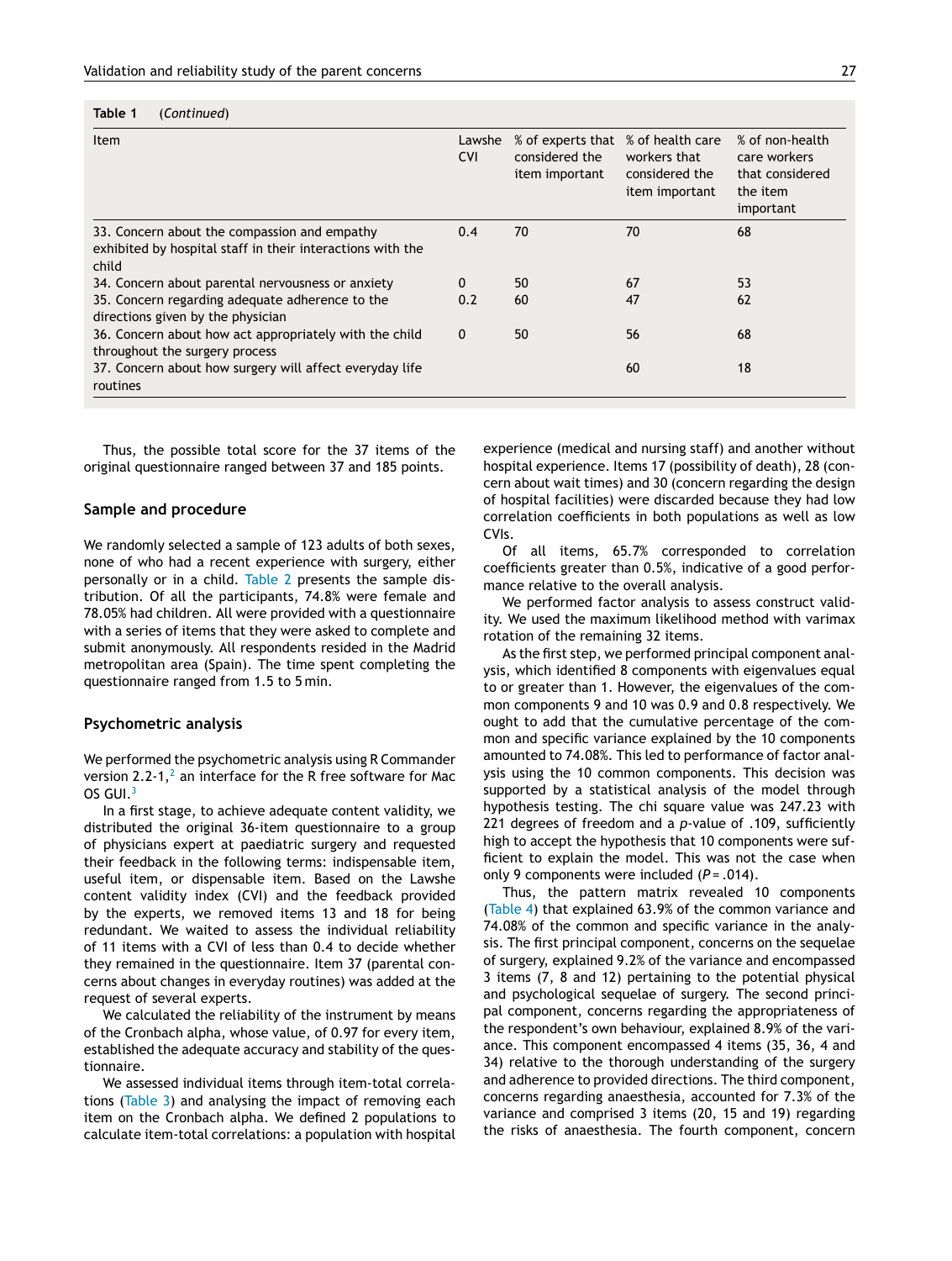<span id="page-4-0"></span>**Table 2** Sample distribution.

| Sample distribution               | n            | %     |
|-----------------------------------|--------------|-------|
| Total                             | 123          |       |
| Female                            | 92           | 74.80 |
| Male                              | 31           | 25.20 |
| Parents                           | 96           | 78.05 |
| <b>Health care workers</b><br>Sex | 56           |       |
| Female                            | 45           | 80.36 |
| Male                              | 11           | 19.64 |
| Occupation                        |              |       |
| Assistant                         | 11           | 19.64 |
| <b>Nurse</b>                      | 23           | 41.47 |
| Physician                         | 22           | 39.29 |
| Has children                      |              |       |
| Yes                               | 29           | 51.79 |
| <b>No</b>                         | 27           | 48.21 |
| Non-health care workers<br>Sex    | 67           |       |
| Female                            | 47           | 29.85 |
| Male                              | 20           | 70.15 |
| <b>Educational attainment</b>     |              |       |
| Primary school                    | $\mathbf{1}$ | 1.49  |
| Secondary school                  | 12           | 17.91 |
| Vocational certification          | 11           | 16.42 |
| University                        | 43           | 68    |
| Age                               |              |       |
| $30 - 45$ years                   | 42           | 62.7  |
| >46 years                         | 25           | 37.3  |
| Number of children                |              |       |
| 1                                 | 16           | 23.88 |
| $\overline{2}$                    | 43           | 64.18 |
| $\overline{3}$                    | 8            | 11.94 |
| Personal history of surgery       |              |       |
| Yes                               | 53           | 79.1  |
| No                                | 14           | 20.9  |
| Previous surgery in a child       |              |       |
| Yes                               | 27           | 40.3  |
| No                                | 40           | 79.1  |

about hospital personnel, comprehends items 32 and 31 relative to the training and attitude of the hospital staff. The fifth component, concern about parental absence, explained 6.8% of the common variance and comprised items pertaining to the child's anxiety due to the absence of the parents, the child's perception of the environment or the presence of strangers (22, 23 and 25). The sixth component, concern about the underlying disease, explained 6.5% of the common variance of the analysis and included items 1, 2 and 3 regarding disease severity, duration of recovery and alternative treatments. The seventh component, associated with items 26 and 27, explained 5.7% of the variance and pertained to concerns on the appropriateness of the hospital itself as a structural element (modern, appropriate for children, good rooms). The eighth component, pertaining to changes in the normal routine of the child, accounted for 5.5% of the variance and was represented by item 10.

The ninth and tenth components only explained 3.8%and 3.2% of the variance, and included the items pertaining to the risks of surgery and the knowledge of the surgical technique, respectively. Items with a representative factor loading for these factors (14 and 21) were eliminated from the final questionnaire.

### **Descriptive analysis of the sample**

The mean score of the self-reported questionnaire was 139.9 (77% of the maximum possible score) with a standard deviation of 20.05 points. [Table](#page-7-0) 5 shows the items reported to cause the most and the least concern. The greatest concern involved the risks of surgical intervention, including anaesthesia and the procedure itself. Our analysis of the items associated with the greatest concern found small differences in the ratings given by respondents whose occupation related to health care versus those not familiarised with the hospital environment. There was a greater difference in the items reported to cause the least concern (29, 30, 37), which involved the facilities, attire of health care personnel and changes in everyday routines, between respondents not involved in the hospital environment and respondents working in the hospital environment (physicians, nurses and housekeeping staff).

To assess for significant differences in the responses given by the sample under study based on various factors, we selected some variables that were significant in previous studies on preoperational anxiety, $4$  such as sex and parenthood status. We also assessed the impact of the number of children and employment in the health care field to determine whether they were significant variables to be taken into account. To this end, we performed analysis of variance comparing different groups in relation to: having or not having children, being male or female, and working or not working in health care. We confirmed the homogeneity of variance by means of Bartlett's test (*p* = .07) and the normal distribution of the data by means of the Kolmogorov-Smirnov test (*p*-values ranging between .29 and .93 in different groups). The analysis of variance did not reveal significant differences in any of the groups (*p* = .036). We also found no significant difference when we compared the means of the different groups, with performance of normality tests. As for potential variations in the questionnaire score based on the number of children, the analysis of variance did not reveal any significant differences.

## **Discussion**

Hospitalisation and surgery entail exposure to stressors that can themselves elicit responses that hinder the normal development of common surgical processes. This phenomenon is more marked in paediatric patients, whose self-control mechanisms are not sufficiently developed to handle the situations experienced in the context of surgery. $5-7$  The parent-child relationship is an essential factor in psychological balance in the context of these stressful situations. The assessment of anxiety and stress levels in both parents and children is a necessary step in the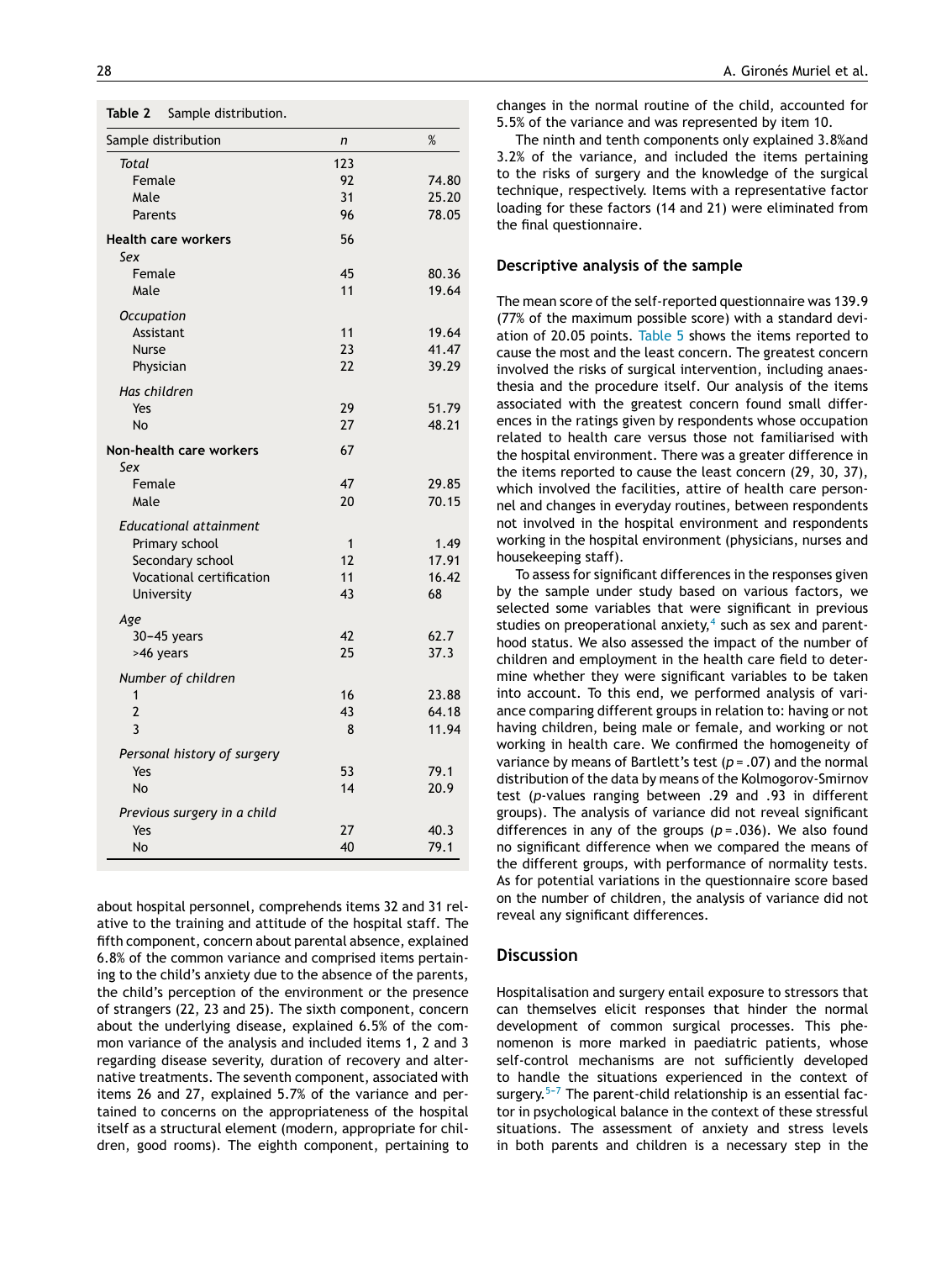## <span id="page-5-0"></span>**Table 3** Correlation coefficient of the different items.

| Item                                                                                                     | Mean                    | Standard<br>deviation | Item correlation<br>in health care<br>population | Item correlation<br>in non-health care<br>population |
|----------------------------------------------------------------------------------------------------------|-------------------------|-----------------------|--------------------------------------------------|------------------------------------------------------|
| 1. Concern about how long the process will last until the<br>child heals                                 | 4.3                     | 0.87                  | 0.48                                             | 0.51                                                 |
| 2. Concern about the severity of disease                                                                 | 4.7                     | 0.65                  | 0.41                                             | 0.39                                                 |
| 3. Concern about knowing or not knowing alternatives to                                                  | 3.8                     | 1.18                  | 0.45                                             | 0.51                                                 |
| surgery or alternative approaches to a cure                                                              |                         |                       |                                                  |                                                      |
| 4. Concern about having fully understood what the<br>physician has conveyed about the child's disease    | $\overline{\mathbf{4}}$ | 1.08                  | 0.56                                             | 0.61                                                 |
| 5. Concerned about the symptoms the child will experience<br>(fever, nausea)                             | 4.2                     | 0.92                  | 0.53                                             | 0.51                                                 |
| 6. Concerned about the pain the child will experience                                                    | 4.5                     | 0.76                  | 0.58                                             | 0.59                                                 |
| 7. Concern about potential psychological sequelae in the                                                 | 3.9                     | 1.16                  | 0.5                                              | 0.50                                                 |
| child (nightmares, fears, phobias )                                                                      |                         |                       |                                                  |                                                      |
| 8. Concern about the discomfort the child may experience                                                 | 3.8                     | 1.06                  | 0.65                                             | 0.63                                                 |
| (lack of appetite, insomnia)                                                                             |                         |                       |                                                  |                                                      |
| 9. Concern about the post-operative diet                                                                 | 3.3                     | 1.06                  | 0.59                                             | 0.60                                                 |
| 10. Concern about how long it will take the child to recover<br>and resume a normal lifestyle            | 4                       | 0.86                  | 0.48                                             | 0.43                                                 |
| 11. Concern about the scars the child will have                                                          | 3.6                     | 1.02                  | 0.45                                             | 0.45                                                 |
| 12. Concern about potential behavioural changes                                                          | 3.6                     | 1.13                  | 0.71                                             | 0.66                                                 |
| (tantrums, aggressive behaviours)                                                                        |                         |                       |                                                  |                                                      |
| 13. Concern about surgical complications                                                                 |                         |                       |                                                  |                                                      |
| 14. Concern about the risks of surgery                                                                   | 4.8                     | 0.49                  | 0.53                                             | 0.52                                                 |
| 15. Concern about the risks of anaesthesia                                                               | 4.7                     | 0.71                  | 0.35                                             | 0.43                                                 |
| 16. Concern about the child waking mid-surgery                                                           | 3.9                     | 1.34                  | 0.68                                             | 0.69                                                 |
| 17. Concern about the possibility that serious complications                                             | 4.7                     | 0.81                  | 0.37                                             | 0.37                                                 |
| result in the child's death<br>18. Parental concern about how to appropriately behave                    |                         |                       |                                                  |                                                      |
| towards the child                                                                                        |                         |                       |                                                  |                                                      |
|                                                                                                          | 3.4                     | 1.08                  | 0.53                                             | 0.58                                                 |
| 19. Concern about pricks or jabs experienced by the child                                                | 4.1                     | 1.05                  | 0.54                                             | 0.58                                                 |
| 20. Concern about the procedure that will be used to                                                     |                         |                       |                                                  |                                                      |
| anesthetise the child                                                                                    |                         |                       |                                                  |                                                      |
| 21. Concern about the procedure that will be used to                                                     | 4.2                     | 0.95                  | 0.62                                             | 0.58                                                 |
| operate on the child                                                                                     |                         |                       |                                                  |                                                      |
| 22. Concern about what the child will see and how it will<br>affect the child (blood, needles, scalpels) | 3.3                     | 1.14                  | 0.57                                             | 0.64                                                 |
| 23. Concern about who will accompany the child when the                                                  | 4                       | 1.08                  | 0.53                                             | 0.60                                                 |
| parents leave the child                                                                                  |                         |                       |                                                  |                                                      |
| 24. Concern about the scarcity of the information received<br>during the surgery                         | 4.2                     | 1.01                  | 0.59                                             | 0.63                                                 |
| 25. Concern about the child being alone throughout the                                                   | $\overline{4}$          | 1.16                  | 0.38                                             | 0.53                                                 |
| surgical process                                                                                         |                         |                       |                                                  |                                                      |
| 26. Concern about the state of the facilities (room,                                                     | 3.2                     | 1.04                  | 0.36                                             | 0.57                                                 |
| operating theatre )                                                                                      |                         |                       |                                                  |                                                      |
| 27. Concern about whether the facilities are appropriate                                                 | 3.3                     | 1.18                  | 0.49                                             | 0.56                                                 |
| for the child's age (is it a children's hospital?)                                                       |                         |                       |                                                  |                                                      |
| 28. Concern about wait times before and during surgery                                                   | 3.6                     | 0.98                  | 0.11                                             | 0.37                                                 |
| 29. Concern about the clothing of professionals caring for                                               | 2.1                     | 1.1                   | 0.3                                              | 0.45                                                 |
| the child                                                                                                |                         |                       |                                                  |                                                      |
| 30. Concern about the design of the facility (modern,                                                    | 2.4                     | 1.07                  | 0.02                                             | 0.40                                                 |
| functional)                                                                                              |                         |                       |                                                  |                                                      |
| 31. Concern about the competence or qualifications of the                                                | 4.5                     | 0.83                  | 0.44                                             | 0.48                                                 |
| physicians managing the child                                                                            |                         |                       |                                                  |                                                      |
| 32. Concern about the competence of the nursing and                                                      | 4.2                     | 0.99                  | 0.53                                             | 0.52                                                 |
| housekeeping staff caring for the child                                                                  |                         |                       |                                                  |                                                      |
| 33. Concern about the compassion and empathy exhibited                                                   | 3.9                     | 1                     | 0.64                                             | 0.44                                                 |
| by hospital staff in their interactions with the child                                                   |                         |                       |                                                  |                                                      |
| 34. Concern about parental nervousness or anxiety                                                        | 3.6                     | 1.19                  | 0.56                                             | 0.58                                                 |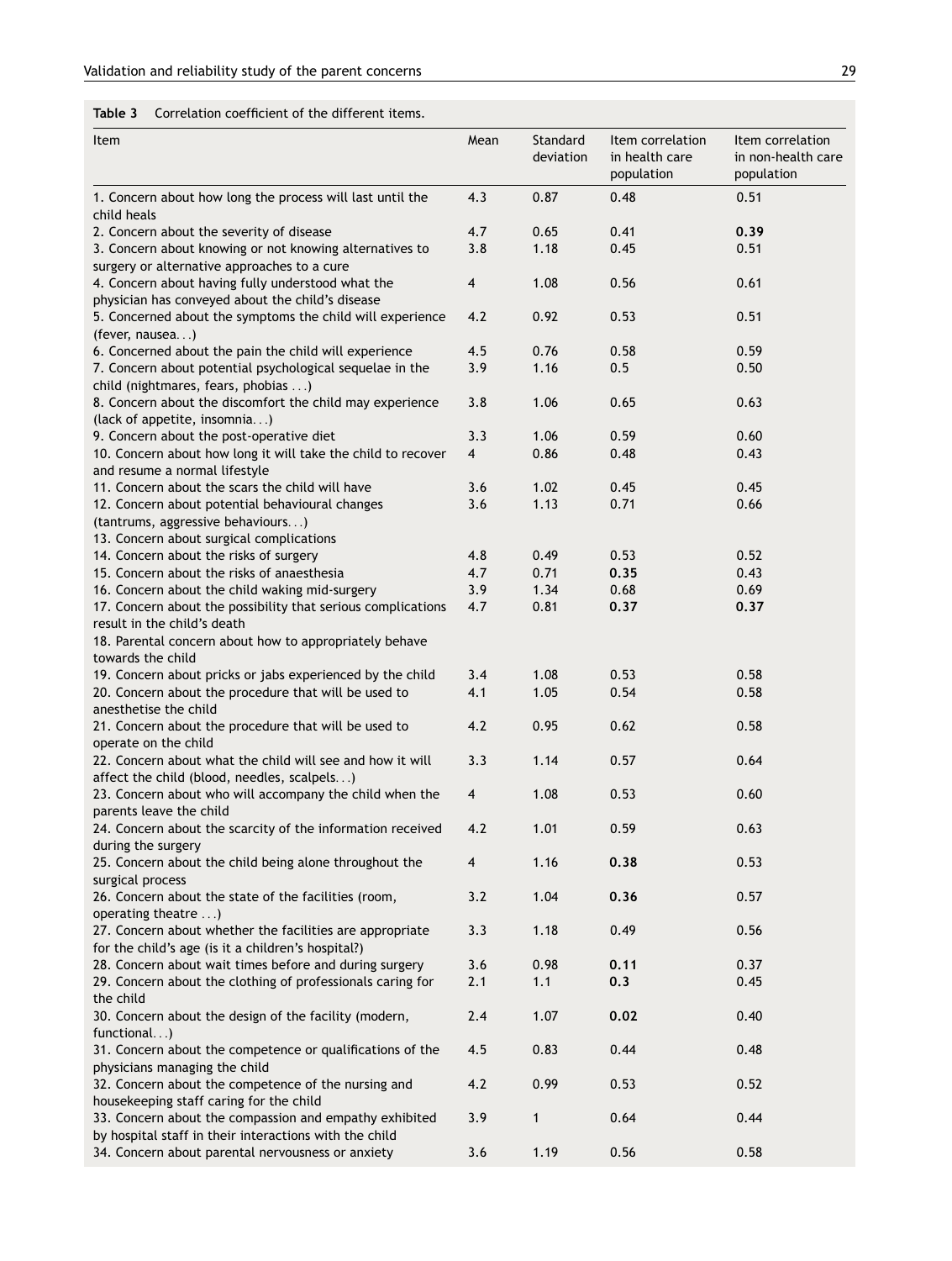## <span id="page-6-0"></span>**Table 3** (*Continued*)

| Item                                                                                     | Mean | Standard<br>deviation | Item correlation<br>in health care<br>population | Item correlation<br>in non-health care<br>population |
|------------------------------------------------------------------------------------------|------|-----------------------|--------------------------------------------------|------------------------------------------------------|
| 35. Concern regarding adequate adherence to the<br>directions given by the physician     | 3.6  | 1.11                  | 0.6                                              | 0.64                                                 |
| 36. Concern about how act appropriately with the child<br>throughout the surgery process | 3.7  | 1.05                  | 0.58                                             | 0.60                                                 |
| 37. Concern about how surgery will affect everyday life<br>routines                      |      | 1.24                  | 0.53                                             | 0.26                                                 |
| Values of less than 0.4 are presented in boldface.                                       |      |                       |                                                  |                                                      |

**Table 4** Factor analysis: factor loading of each item.

|                   |       |                   |       |          |                   | Item factor loading |       |       |       |        |
|-------------------|-------|-------------------|-------|----------|-------------------|---------------------|-------|-------|-------|--------|
|                   | Fact1 | Fact <sub>2</sub> | Fact3 | Fact4    | Fact <sub>5</sub> | Fact6               | Fact7 | Fact8 | Fact9 | Fact10 |
| Item1             | 0.183 | 0.162             | 0.142 |          | 0.155             | 0.730               |       | 0.238 |       |        |
| Item2             | 0.136 |                   |       |          |                   | 0.742               |       |       | 1.142 | 0.130  |
| Item <sub>3</sub> | 0.295 | 0.196             |       |          |                   | 0.460               |       |       |       |        |
| Item4             | 0.337 | 0.527             |       |          |                   | 0.336               | 0.132 |       | 0.118 | 0.104  |
| Item5             | 0.323 | 0.187             | 0.129 | 0.266    | 0.149             | 0.375               | 0.125 | 0.166 |       |        |
| Item6             | 0.300 | 0.149             | 0.174 | 0.346    | 0.273             | 0.132               | 0.274 | 0.278 |       |        |
| Item7             | 0.706 | 0.113             | 0.212 | 0.122    |                   |                     |       |       |       |        |
| Item8             | 0.722 | 0.110             | 0.265 | 0.168    | 0.122             | 0.186               |       |       |       |        |
| Item9             | 0.235 | 0.395             | 0.334 | 0.170    | 0.123             | 0.343               | 0.140 |       |       |        |
| Item10            | 0.103 | 0.162             | 0.195 | 0.778    |                   |                     |       |       |       |        |
| Item11            | 0.286 | 0.313             | 0.108 | 0.399    | 0.160             |                     |       |       |       |        |
| Item12            | 0.640 | 0.224             | 0.233 | 0.194    | 0.102             | 0.254               | 0.179 | 0.117 |       |        |
| Item14            | 0.235 | 0.165             | 0.139 | 0.168    | 0.152             | 0.225               | 0.793 | 0.129 |       |        |
| Item15            | 0.120 | 0.155             | 0.685 | 0.105    | 0.390             |                     |       |       |       |        |
| Item16            | 0.397 | 0.370             | 0.367 | 0.214    | 0.164             | 0.150               | 0.224 | 0.107 |       |        |
| Item19            | 0.367 | 0.200             | 0.490 | 0.175    | 0.116             | 0.246               |       |       |       |        |
| Item20            | 0.110 | 0.143             | 0.791 | 0.110    | 0.233             | 0.260               |       |       |       |        |
| Item21            | 0.217 | 0.193             | 0.204 | 0.215    | 0.154             | 0.212               | 0.236 | 0.131 | 0.825 |        |
| Item22            | 0.337 | 0.250             | 0.265 | 0.151    | 0.492             | 0.226               | 0.157 |       |       |        |
| Item23            | 0.285 | 0.162             | 0.281 | 0.716    | 0.159             | 0.238               |       |       |       |        |
| Item24            | 0.216 | 0.164             | 0.339 | 0.205    | 0.366             | 0.231               | 0.153 | 0.253 |       |        |
| Item25            | 0.115 | 0.160             | 0.162 | 0.721    | 0.163             | 0.215               | 0.146 |       |       |        |
| Item26            | 0.251 | 0.319             | 0.150 | 0.105    | 0.648             |                     |       |       |       |        |
| Item27            | 0.108 | 0.220             | 0.252 | 0.907    | 0.183             |                     |       |       |       |        |
| Item29            | 0.373 | 0.112             | 0.337 | $-0.110$ |                   |                     |       |       |       |        |
| Item31            | 0.117 | 0.771             | 0.242 | 0.154    |                   |                     |       |       |       |        |
| Item32            | 0.231 | 0.934             | 0.132 | 0.115    | 0.102             |                     |       |       |       |        |
| Item33            | 0.126 | 0.201             | 0.370 | 0.281    | 0.297             | $-0.194$            |       |       |       |        |
| Item34            | 0.171 | 0.575             | 0.281 | 0.252    | 0.182             |                     |       |       |       |        |
| Item35            | 0.104 | 0.761             | 0.195 | 0.234    | 0.159             | 0.164               | 0.178 |       |       |        |
| Item36            | 0.107 | 0.649             | 0.198 | 0.186    | 0.199             | 1.155               | 1.151 |       |       |        |
| Item37            | 0.376 | 0.306             | 0.262 | $-0.126$ |                   |                     |       |       |       |        |
| Proportion var    | 0.092 | 0.089             | 0.073 | 0.070    | 0.068             | 0.065               | 0.057 | 0.055 | 0.038 | 0.032  |
| Cumulative var    | 0.092 | 0.181             | 0.254 | 0.324    | 0.392             | 0.457               | 0.514 | 0.569 | 0.608 | 0.639  |

implementation of a hospital programme aimed at mitigating such stress. There are reliable and validated instruments to accurately assess the level of anxiety of children who are going to have surgery, but when it comes to instruments used specifically to assess paternal anxiety or stress, we only found tools that address general situations or situations that have little in common with surgery in a child. On the other hand, many of these instruments have such characteristics as to be of little use in the context of everyday clinical practice, due to their complexity and length.